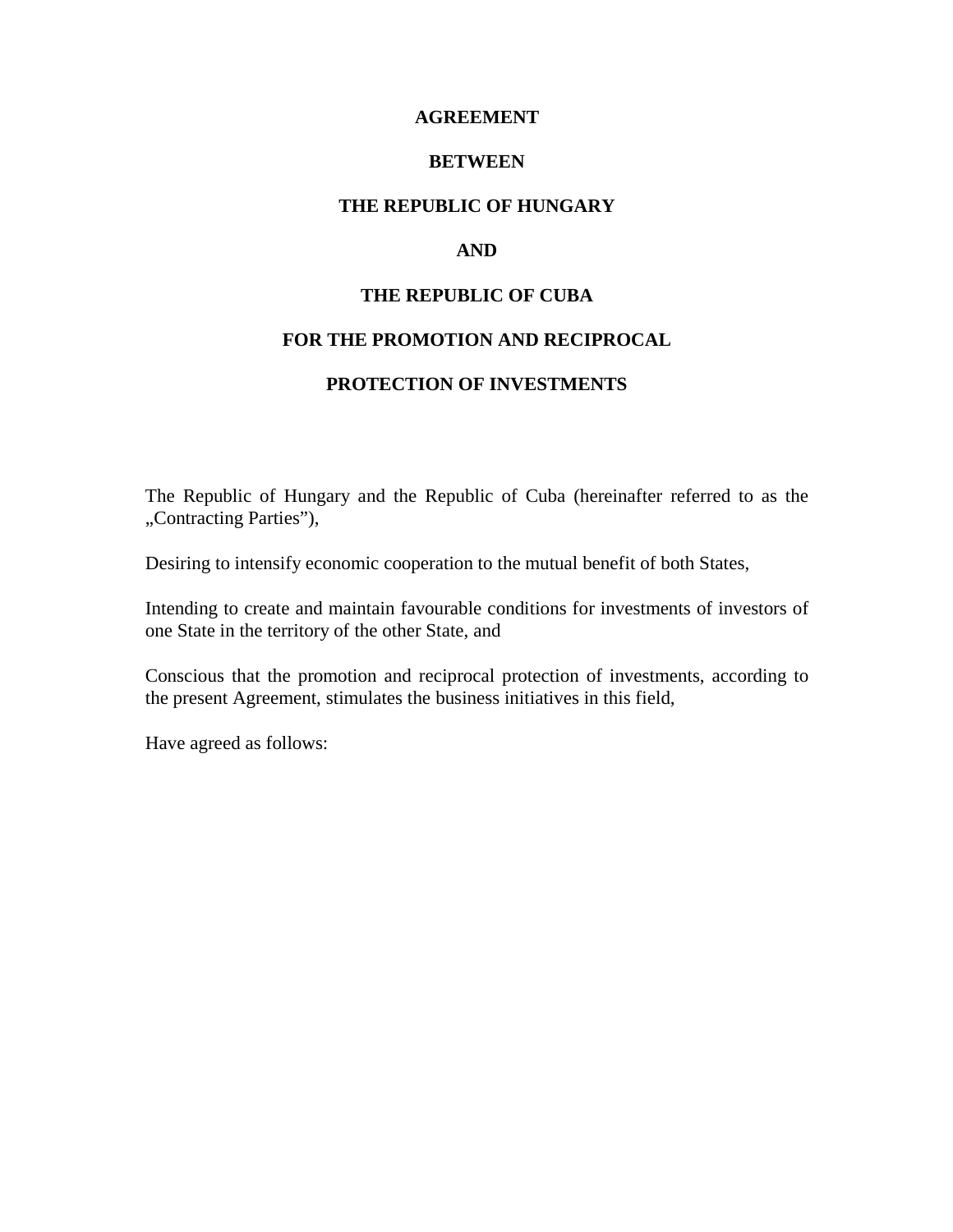## **Article 1 Definitions**

For the purposes of this Agreement:

1. The term "investment" shall comprise every kind of asset invested in connection with economic activities by an investor of one Contracting Party in the territory of the other Contracting Party in accordance with the laws and regulations of the latter and shall include, in particular, though not exclusively:

a) movable and immovable property, as well as any other property rights *in rem*, such as mortgages, liens, pledges, and similar rights;

b) shares, stocks and debentures of companies or any other form of participation in a company;

c) claims to money or to any performance having an economic value associated with an investment;

d) intellectual property rights, including copyrights, trade marks, patents, industrial designs; technical processes, know-how, trade names and goodwill associated with an investment;

e) any right conferred by law or under contract and any licenses and permits pursuant to law, including the concessions to search for, extract, cultivate or exploit natural resources.

Any alteration of the form in which assets are invested shall not affect their character as investment.

2. The term "investor" shall mean any natural or legal person who invests in the territory of the other Contracting Party.

a) The term , natural person" shall mean any physical person having the citizenship of either Contracting Party in accordance with its laws.

b) The term **"**legal person" shall mean with respect to either Contracting Party any entity incorporated or constituted in accordance with, and recognize as legal person and any body of persons having no legal personality but considered as a company by its laws.

3. The term "returns" shall mean amounts yielded by an investment and in particular, though not exclusively, includes profits, interest, capital gains, dividends, royalties or fees.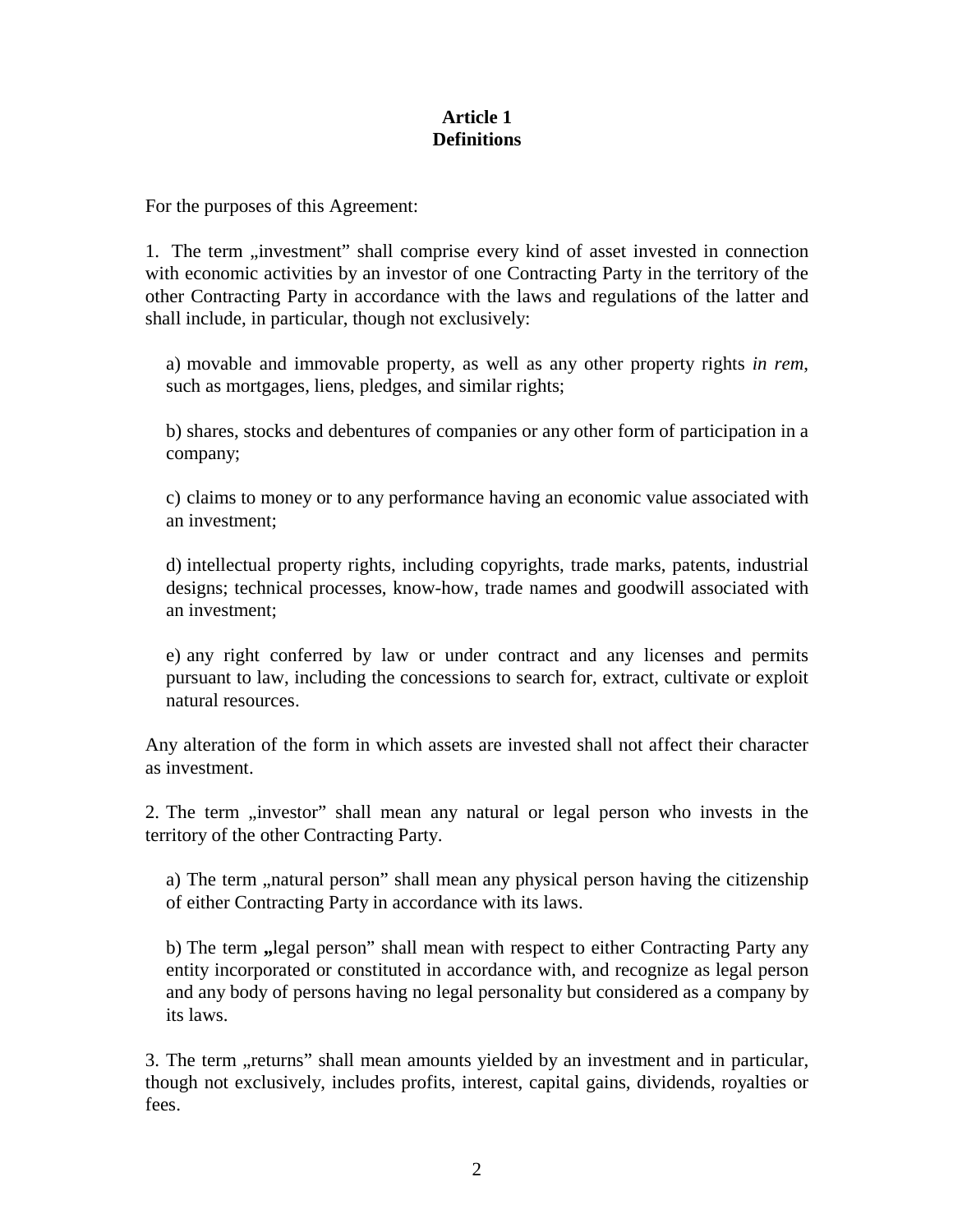4. The term "territory" shall mean:

a) in relation to the Republic of Cuba: the land and maritime areas, including the seabed and subsoil adjacent to the outer area of the territorial sea over which it exercises its sovereignty, sovereign rights and jurisdiction in accordance with international law;

b) in relation to the Republic of Hungary: the land over which it exercises its sovereignty, sovereign rights and jurisdiction in accordance with international law.

### **Article 2 Promotion and Protection of Investments**

1. Each Contracting Party shall encourage and create favourable conditions for investors of the other Contracting Party to make investments in its territory and shall admit such investments in accordance with its laws and regulations.

2. Investments of investors of either Contracting Party shall at all times be accorded fair and equitable treatment and shall enjoy full protection and security in the territory of the other Contracting Party.

### **Article 3 National and Most-Favoured-Nation Treatment**

1. Each Contracting Party shall in its territory accord investments and returns of investors of the other Contracting Party treatment which is fair and equitable and not less favourable than that which it accords to investments and returns of its own investors or to investments and returns of investors of any third State, whichever is more favourable.

2. Each Contracting Party shall in its territory accord to investors of the other Contracting Party, as regards management, maintenance, use, enjoyment or disposal of their investments, treatment which is fair and equitable and not less favourable than that which it accords to its own investors or of any third State, whichever is more favourable.

3. The provisions of paragraphs 1 and 2 of this Article shall not be construed so as to oblige one Contracting Party to extend to the investors of the other Contracting Party the benefits of any treatment, preference or privilege which may be extended by the former Contracting Party by virtue of: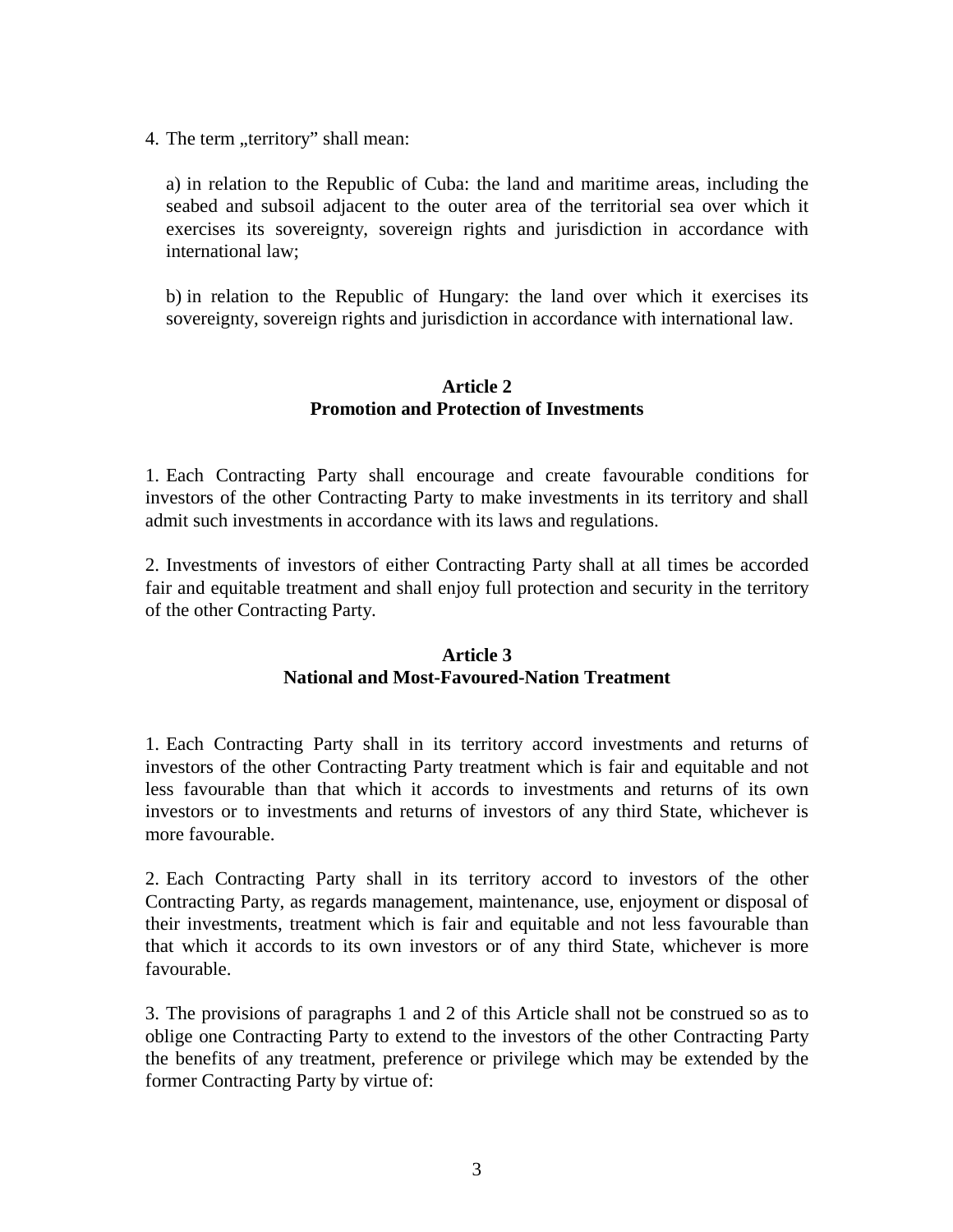a) any customs union or free trade area or a monetary union or similar international agreements leading to such unions or institutions or other forms of regional cooperation to which either of the Contracting Parties is or may become a party or any multilateral agreements on investments to which both of the Contracting Party are parties;

b) any international agreement or arrangement relating wholly or mainly to taxation;

c) any multilateral agreements on investments to which either of the Contracting Parties is or may become a party.

### **Article 4 Compensation for Losses**

1. When investments by investors of either Contracting Party suffer losses owing to war, armed conflict, a state of national emergency, revolt, insurrection, riot or other such similar events in the territory of the other Contracting Party, they shall be accorded by the latter Contracting Party treatment, as regards restitution, indemnification, compensation or other settlement, not less favourable, than that which the latter Contracting Party accords to its own investors or to investors of any third State.

2. Without prejudice to paragraph 1 of this Article, investors of one Contracting Party who in any of the events referred to in that paragraph suffer losses in the territory of the other Contracting Party resulting from:

a) requisitioning of their property by its forces or authorities,

b) destruction of their property by its forces or authorities which was not caused in combat action or was not required by the necessity of the situation, shall be accorded just and adequate compensation for the losses sustained during the period of the requisitioning or as a result of the destruction of the property. Resulting payments shall be freely transferable in freely convertible currency without delay.

# **Article 5 Expropriation**

1. Investments of investors of either Contracting Party shall not be nationalized, expropriated or subjected to measures having effect equivalent to nationalization or expropriation (hereinafter referred to as "expropriation") in the territory of the other Contracting Party except for a public purpose. The expropriation shall be carried out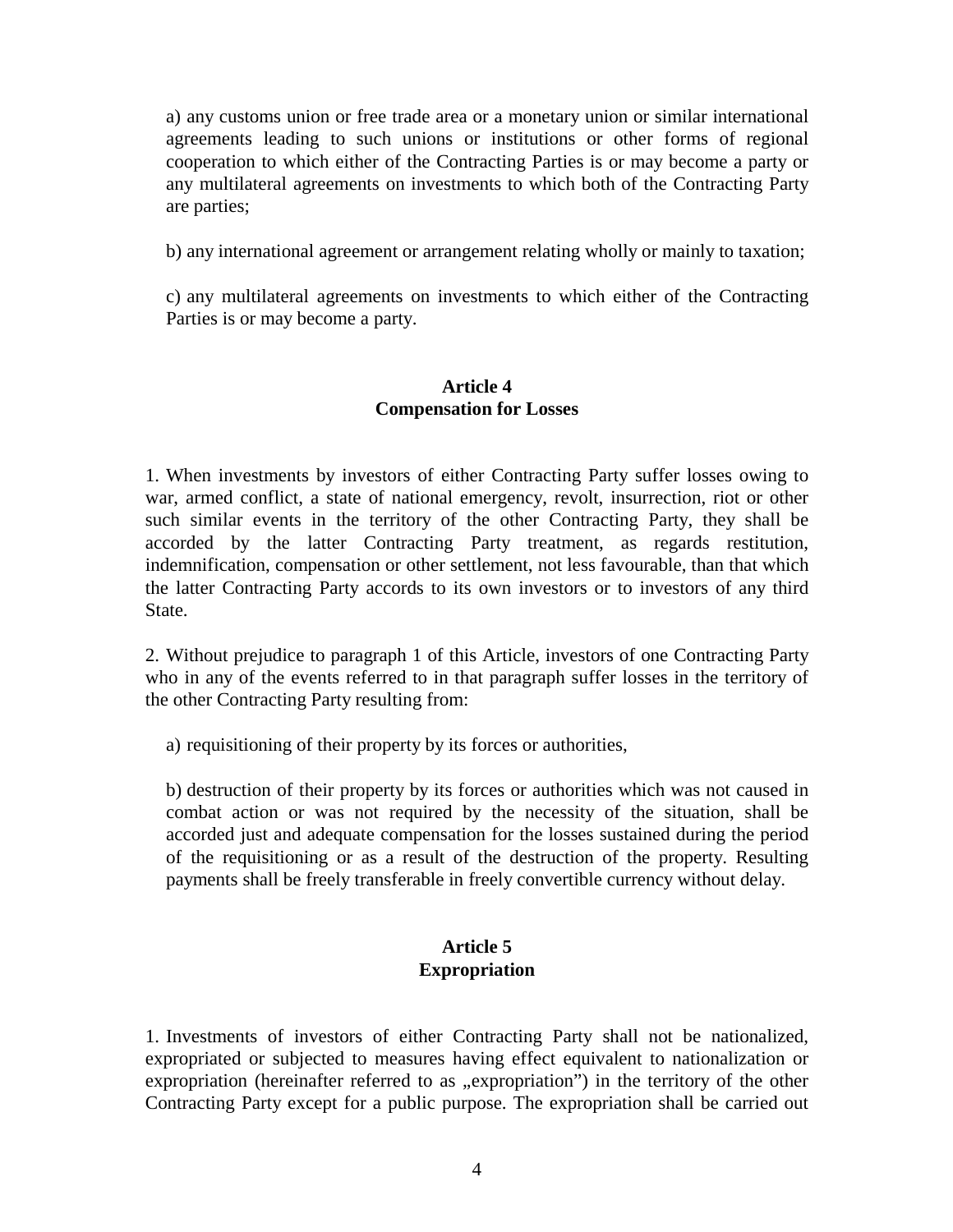under due process of law, on a non-discriminatory bases and shall be accompanied by provisions for the payment of prompt, adequate and effective compensation. Such compensation shall amount to the market value of the investment expropriated immediately before expropriation or impending expropriation became public knowledge, shall include interest from the date of expropriation, shall be made without delay, be effectively realizable and be freely transferable in freely convertible currency.

2. The investor affected shall have a right to prompt review by a judicial or other independent authority of that Contracting Party of the valuation of his or its investment in accordance with the principles set out in this Article.

3. The provisions of paragraph 1 of this Article shall also apply where a Contracting Party expropriates the assets of a company which is constituted or incorporated under the laws in force in any part of its own territory, and which is owned wholly or partly by investors of the other Contracting Party.

# **Article 6 Transfers**

1. The Contracting Parties shall guarantee the free transfer of payments related to investments and returns, after fulfillment of tax obligations. The transfers shall be made without any restriction and undue delay, in any freely convertible currency agreed upon by the investor and the Contracting Party in whose territory the investment was made. Such transfers shall include, in particular, though not exclusively:

- a) capital and additional amounts to maintain or increase the investment;
- b) profits, interest, dividends and other current income;
- c) funds in repayment of loans;
- d) royalties or fees;
- e) proceeds of sale or liquidation of the investment;

f) the earnings of natural persons in connection with an investment subject to the laws and regulations of the Contracting Party in which investments have been made.

2. For the purposes of this Agreement, exchange rates shall be the official exchange rates effective for the current transactions at the date of transfer, unless otherwise agreed.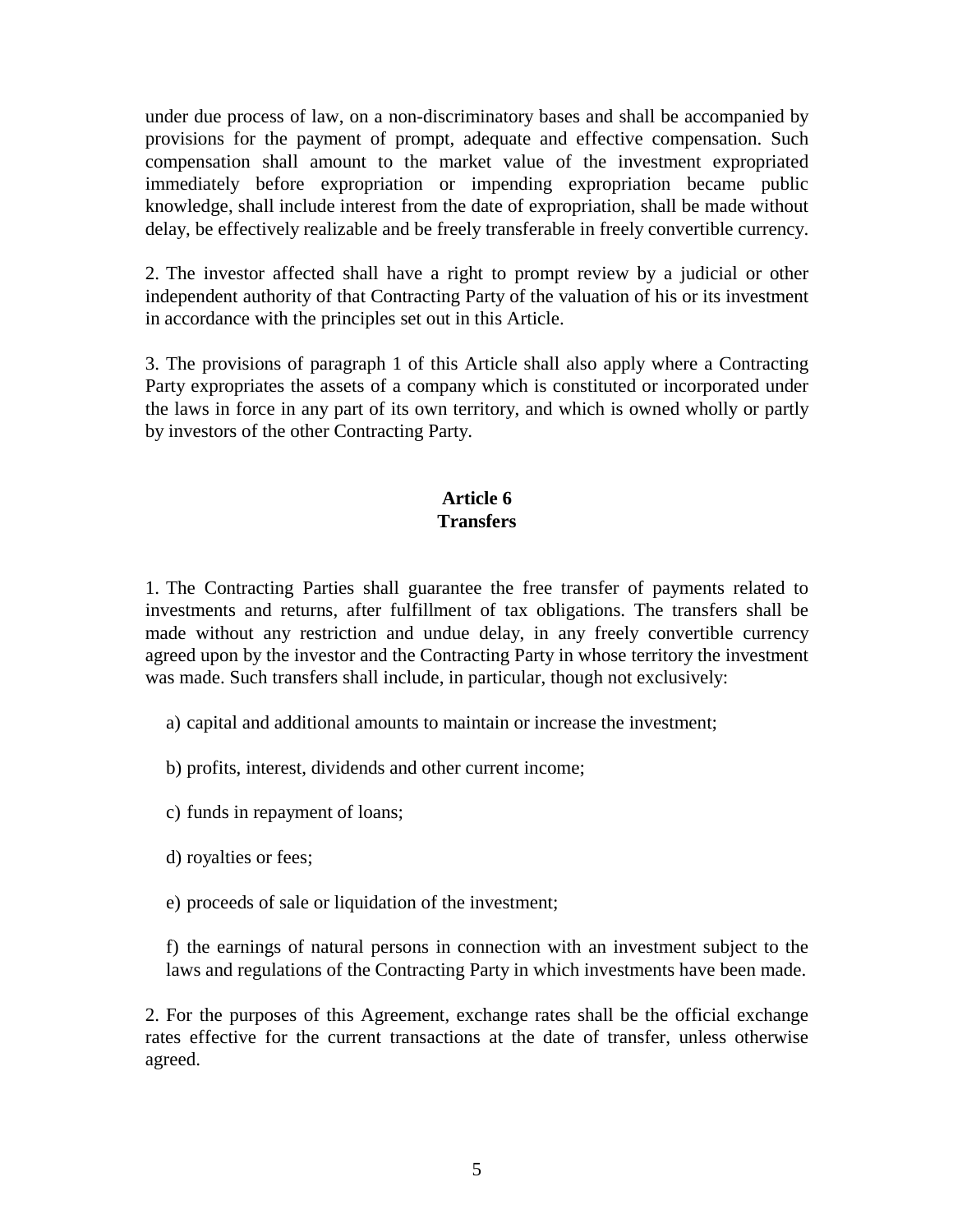# **Article 7 Subrogation**

1. If a Contracting Party or its designated agency makes payment to its own investors under a guarantee against non-commercial risks it has accorded in respect of an investment in the territory of the other Contracting Party, the latter Contracting Party shall recognize:

a) the assignment, whether under the law or pursuant to a legal transaction in that country, of any right or claim by the investor to the former Contracting Party of its designated agency; as well as,

b) that the former Contracting Party or its designated agency is entitled by virtue of subrogation to exercise the rights and enforce the claims of that investor and shall assume the obligations related to the investment.

2. The subrogated rights or claims shall not exceed the original rights or claims of the investor.

## **Article 8 Settlement of Investment Disputes between a Contracting Party and an Investor of the other Contracting Party**

1. Any dispute which may arise between an investor of one Contracting Party and the other Contracting Party in connection with an investment on the territory of the other Contracting Party shall be subject to negotiations between the parties in dispute.

2. If any dispute between an investor of one Contracting Party and the other Contracting Party cannot be thus settled within a period of six months, the investor shall be entitled to submit the case either to:

a) the Arbitral Tribunal of the International Chamber of Commerce in Paris; or

b) an arbitrator or international ad hoc arbitral tribunal established under the Arbitration Rules of the United Nations Commission on International Trade Law (UNCITRAL). The parties to the dispute may agree in writing to modify these Rules. The arbitral awards shall be final and binding on both parties to the dispute.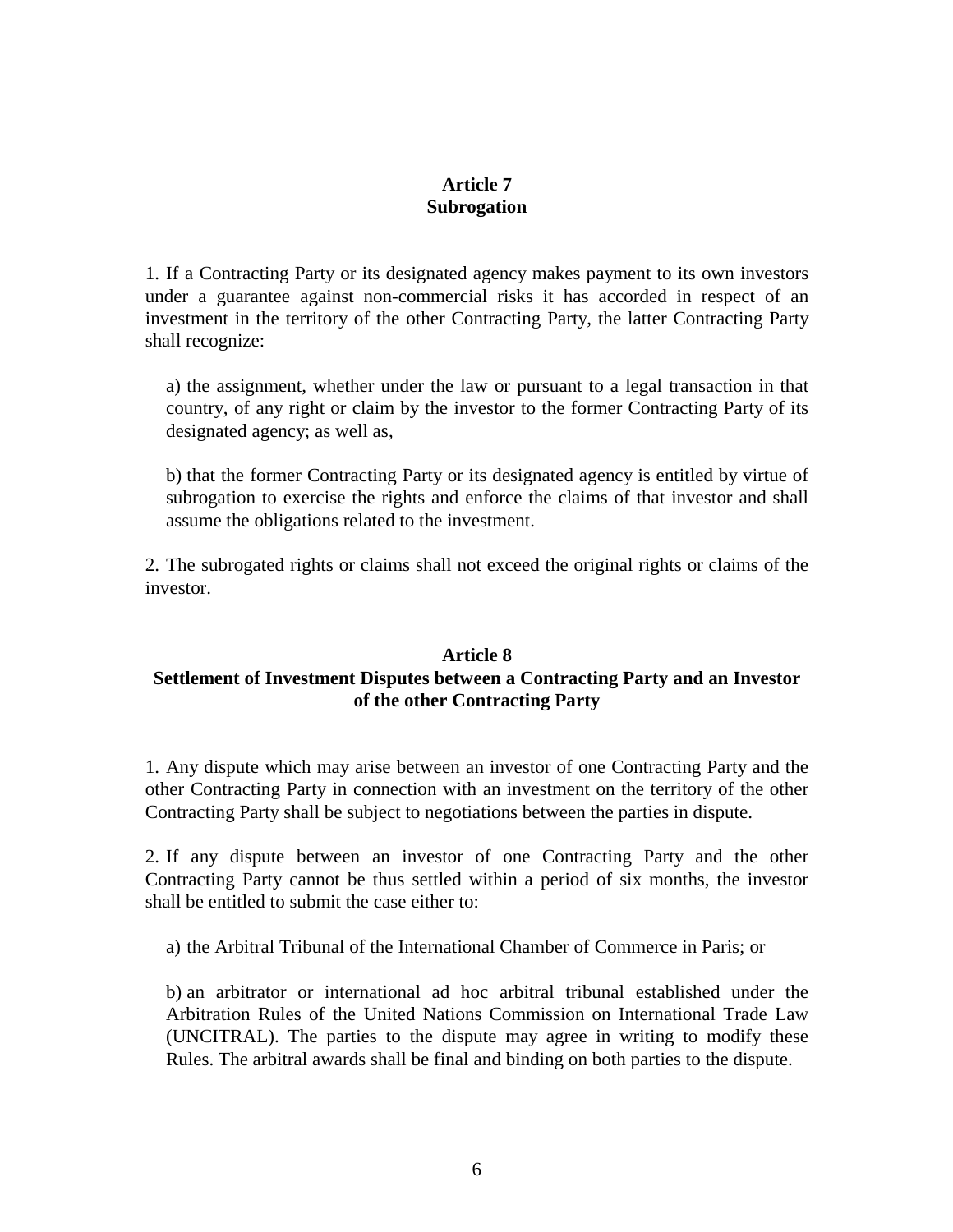## **Article 9 Settlement of Disputes between the Contracting Parties**

1. Disputes between the Contracting Parties concerning the interpretation or application of this Agreement shall, if possible, be settled through consultation or negotiation.

2. If the dispute cannot be thus settled within six months, it shall upon the request of either Contracting Party, be submitted to an Arbitral Tribunal in accordance with the provisions of this Article.

3. The Arbitral Tribunal shall be constituted for each individual case in the following way. Within two months of the receipt of the request for arbitration, each Contracting Party shall appoint one member of the Tribunal. These two members shall then select a national of a third State who on approval of the two Contracting Parties shall be appointed Chairman of the Tribunal (hereinafter referred to as the "Chairman"). The Chairman shall be appointed within three months from the date of appointment of the other two members.

4. If within the periods specified in paragraph 3 of this Article the necessary appointments have not been made, a request may be made to the President of the International Court of Justice to make the appointments. If he happens to be a national of either Contracting Party, or if he is otherwise prevented from discharging the said function, the Vice-President shall be invited to make the appointments. If the Vice-President also happens to be a national of either Contracting Party or is prevented from discharging the said function, the member of the International Court of Justice next in seniority who is not a national of either Contracting Party shall be invited to make the appointments.

5. The Arbitral Tribunal shall reach its decision by a majority of votes. Such decision shall be binding. Each Contracting Party shall bear the cost of its own arbitrator and its representation in the arbitral proceedings; the cost of the Chairman and the remaining costs shall be borne in equal parts by both Contracting Parties. The Arbitral Tribunal shall determine its own procedure.

# **Article 10 Application of Other Rules and Special Commitments**

1. Where a matter is governed simultaneously both by this Agreement and by another international agreement to which both Contracting Parties are parties, nothing in this Agreement shall prevent either Contracting Party or any of its investors who own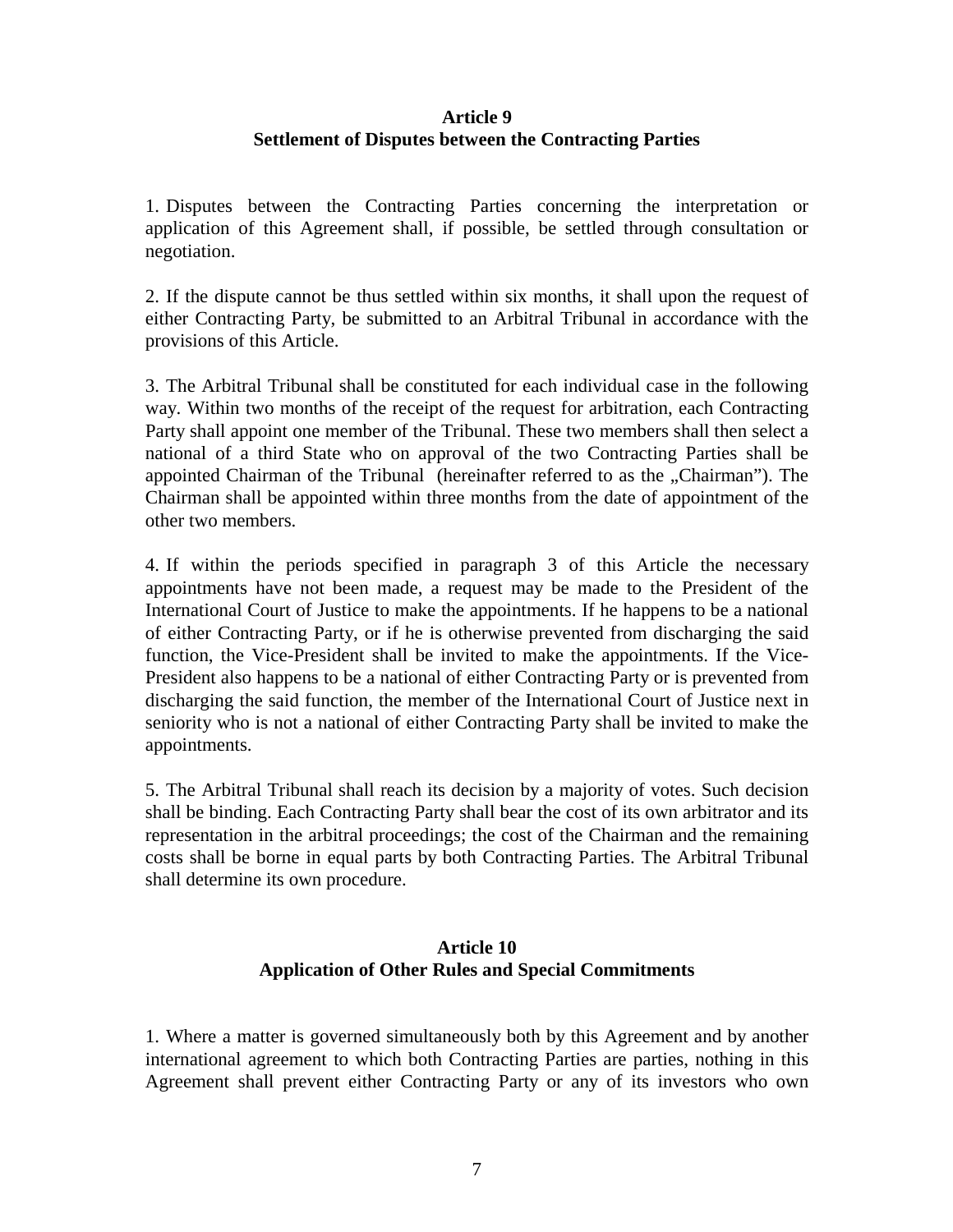investments in the territory of the other Contracting Party from taking advantage of whichever rules are more favourable to his case.

2. If the treatment to be accorded by one Contracting Party to investors of the other Contracting Party in accordance with its laws and regulations or other specific provisions of contracts is more favourable than that accorded by the Agreement, the more favourable shall be accorded.

### **Article 11 Scope of the Agreement**

The provisions of this Agreement shall apply to investments made by investors of one Contracting Party in the territory of the other Contracting Party in accordance with its laws and regulations, prior or after its entry into force. It shall not be applicable to disputes which arose prior to its entry into force or to disputes directly related to events which occurred prior to its entry into force.

## **Article 12 Entry into Force, Duration and Termination**

1. The Contracting Parties shall notify each other that their constitutional requirements for the entry into force of this Agreement have been complied with. This Agreement shall enter into force on the date of the latter notification.

2. This Agreement shall remain in force for a period of ten years. Thereafter is shall continue in force until the expiration of 12 months from the date on which either Contracting Party shall have given written notice of termination to the other.

3. In respect of investments made prior to the termination of this Agreement, the provisions of this Agreement shall continue to be effective for a period of ten years from the date of termination.

IN WITNESS WHEREOF, the undersigned duly authorized have signed this Agreement.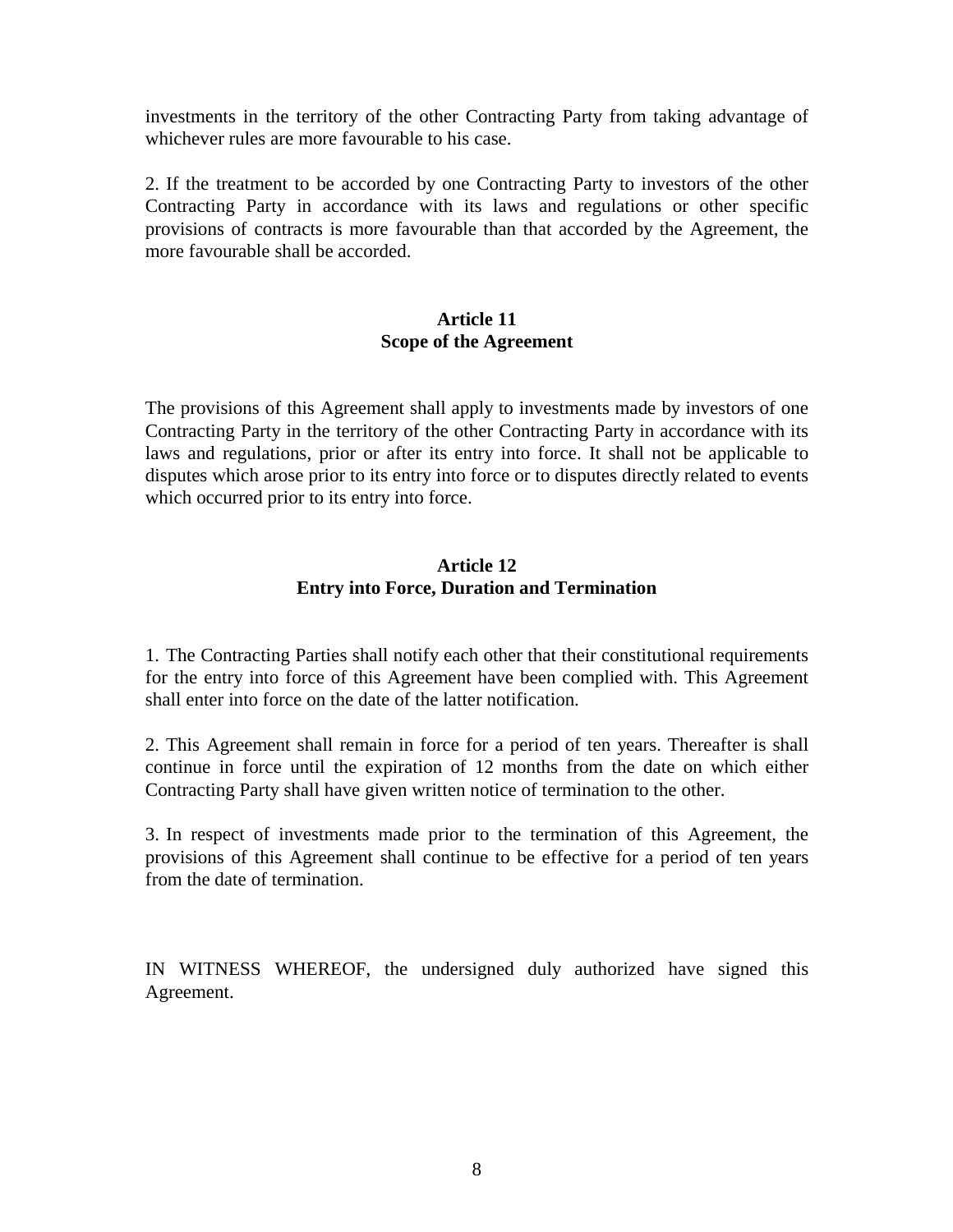DONE in duplicate at Havana, this 22 day of October 1999 in the Hungarian, Spanish and English languages, all texts being equally authentic. In case of any divergence of interpretation, the English text shall prevail.

FOR THE REPUBLIC OF FOR THE REPUBLIC OF HUNGARY CUBA